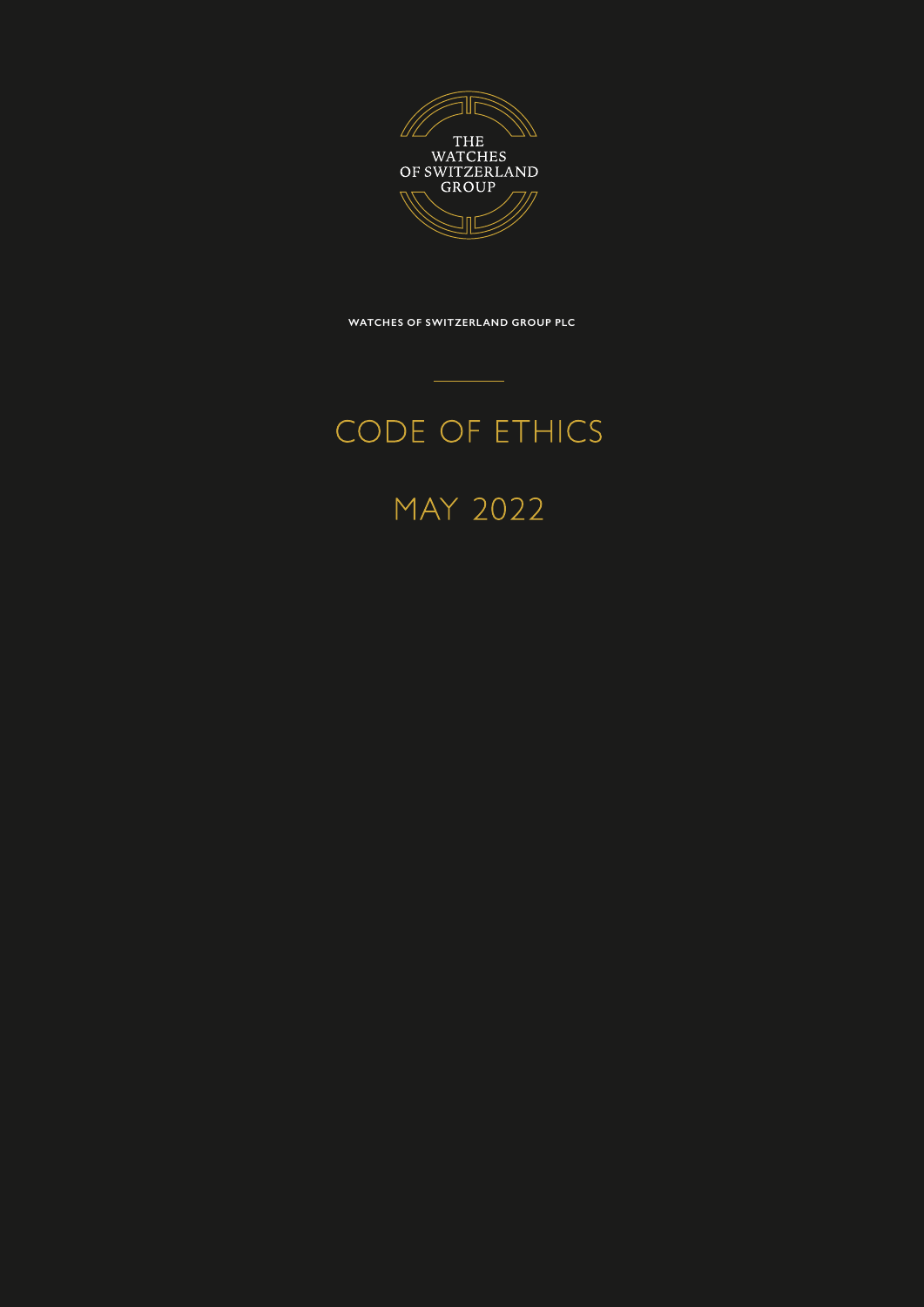# WATCHES OF SWITZERLAND GROUP CODE OF ETHICS

# **MESSAGE FROM THE CEO Introduction on Compliance and why it is important to the Group**

The Watches of Switzerland Group is a responsible group and will only continue to be successful if we grow profitability and conduct our business in a way which impacts all of our stakeholders in a positive way, whether they are clients, colleagues, brand partners, other suppliers or communities. We are proud of our reputation for conducting business in an ethical and socially responsible way and we believe that when faced with difficult choices, we should always do our best to do the right thing in accordance with our Purpose and Values.

As an international group, we are committed to running our business operations to the highest ethical and professional standards globally: ethics and compliance sit at the heart of our business.

All colleagues should read this Code of Ethics and make sure that they understand it and comply with all of the principles and requirements set out.

If you see or suspect anything illegal or unethical, it may seem easier to look the other way or let someone else take the lead—but misconduct affects all of us. When you speak up to ask a question or report questionable conduct, you are protecting yourself, your fellow colleagues, and the reputation of the Watches of Switzerland Group. Speaking up is the right thing to do. Remember, an issue cannot be addressed unless it is brought to someone's attention.

This Code of Ethics defines the principles and standards that guide the way we work and do business. It may all seem a bit overwhelming, but for the most part, using common sense and sticking to basic standards of behaviour and 'doing the right thing' should be our guide in taking the right course of action. Our actions at work not only shape our culture and working environment: they also affect how our customers and investors see us. Though our Code of Ethics is a great resource, it doesn't cover every situation you may face. It's important to use good judgment and to ask for help if you're ever unsure about the right course of action.

**BRIAN DUFFY**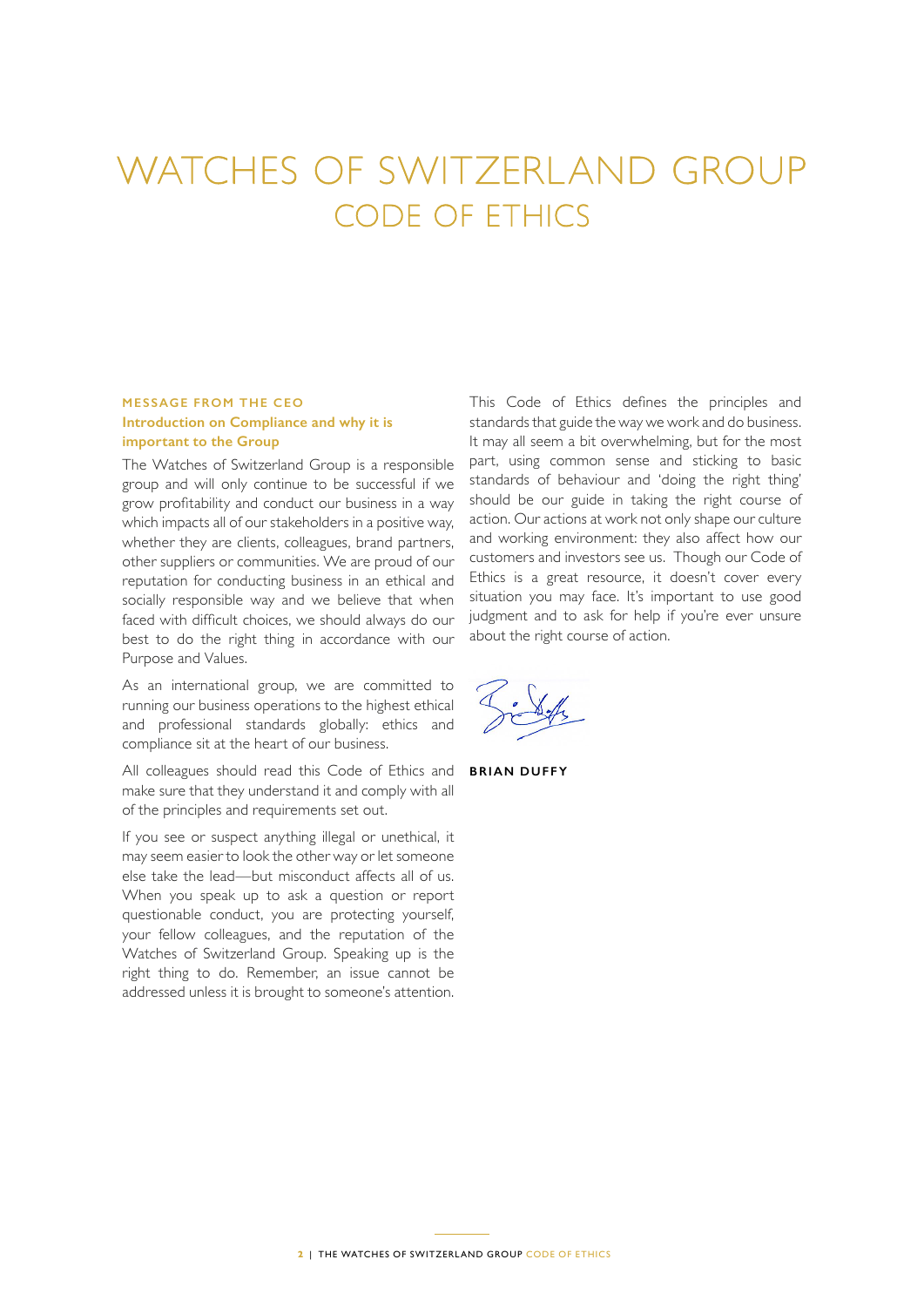#### **1. Introduction**

At the Watches of Switzerland Group (WOSG), we believe acting ethically and responsibly is not only the right thing to do for our colleagues but also for doing business the right way. We conduct our business the right way when we act ethically and consistently with our Values, our Code of Ethics, our policies and the law.

Each of us is expected to embrace the principles of our Code of Ethics ('our Code') and to:

- Foster equality and inclusivity
- Demonstrate integrity
- Respect the diversity of each other's talents, abilities and experiences
- Value the input of others
- Foster an atmosphere of trust and openness
- Conduct themselves in line with our Code

Our Code defines the principles and standards that we expect our colleagues to understand and adhere to. All colleagues are expected to read our Code carefully and think about the ways in which it applies to them and the work they perform for the WOSG. It is the responsibility of every colleague to be aware of the policies and procedures that apply to them and to raise any questions or concerns with their Line Manager.

Each Line Manager must take responsibility for all of their teams and ensure that our Code is applied and observed within their department / division.

If a situation arises where it is unclear what the appropriate action is, the matter must be raised by the colleague with their Line Manager, their HR representative or a member of the Trading Board as appropriate, so that necessary guidance can be obtained. Processes have been put in place for this to be done on a confidential basis and this is detailed in the Group Whistleblowing policy. Any ongoing queries regarding our Code should be directed to the Company Secretary at E: companysecretariat@ thewosgroup.com

Any breach of the Code may be regarded as misconduct, and could lead to disciplinary action up to and including summary dismissal. We also may choose to refer matters to public authorities for possible prosecution and/or investigation.

It is never acceptable to deviate from our Code or any of the group policies and procedures to achieve a business objective.

#### **2. Ethics in the Workplace Environment**

We expect colleagues to act in an ethical manner and adhere to ethical standards in all of their conduct, in line with our Purpose and Values. We believe that the purpose of the Company is to WOW our clients while caring for our colleagues, our communities and our planet.

We expect our colleagues to:

Earn trust and confidence - By being true to ourselves and honest and transparent with our colleagues, our clients and our brand partners

Treat everyone with respect - By working together to cultivate a secure and supportive workplace, with equal opportunities and respect

Care for our communities - By actively engaging in our community and supporting those in need

Protect our planet - By working with our industry and other stakeholders to minimise our impact on the environment

Advocate for our industry - By proactively promoting the interests and responsibilities of the luxury watch and jewellery sectors in our markets

Do the right thing, always - By making the right decisions for the benefit of our colleagues, stakeholders and wider society

#### **3. Whistleblowing**

We aim to conduct our business with the highest standards of honesty and integrity, if you suspect genuine incidents of wrongdoing or, require further clarification on anything, or if something just does not feel right, you can either speak to your Line Manager or the Executive Director, Human Resources. However, if you feel it is not possible to raise your concerns in this way you can call an independent and external facility. This facility is managed by Safecall and reporting can be done by phone (Safecall number 0800 915 1571 which is a freephone number) or online in multiple languages via Safecall's secure web reporting facility, www.safecall.co.uk/report

Your concerns will be taken seriously, fully investigated and appropriate actions taken. All information provided to Safecall will be treated in a confidential manner. Every reasonable effort will be made to protect the security of any personal data collected and to avoid unauthorised use or disclosure of such data.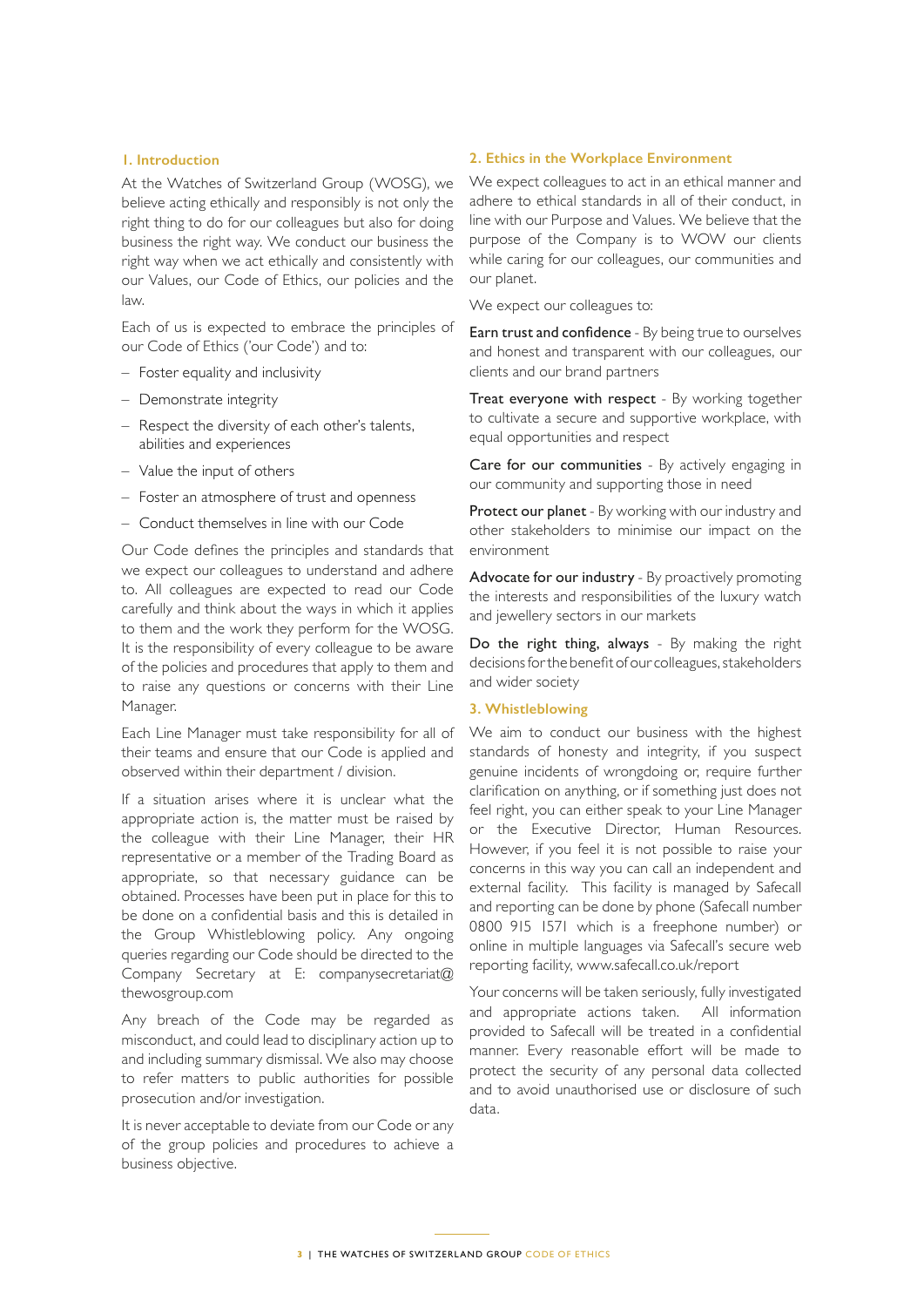We understand that you may wish to make an anonymous report and depending on your location it may be possible for you to do so when raising an issue.

Anti-Retaliation Policy - The Company does not tolerate retaliation against, or the victimisation of, any individual who raises concerns or questions regarding a potential violation of our Code that the individual reasonably believes to have occurred. We can assure you that you will not suffer a detriment from making a genuine report. We respect your right to confidentiality around your report and will make every effort to limit the number of people to whom your identity and report are made know.

If you are reporting a concern it is your responsibility to ensure that any report is made in good faith and that you have reason to believe that the claim is true. You are encouraged to provide as much information as possible. You do not need to provide your report in writing nor do you need to provide proof but you must have a reasonable belief that the wrongdoing is being, has been or is likely to be committed.

#### **4. Compliance with Laws and Regulations**

We must all observe the laws and regulations of each country in which we operate. Colleagues who are involved in the preparation of any information that will be included in any public communication to shareholders or potential investors or in any document or report that will be issued in compliance with the rules of the UK Listing Authority must ensure that such information is full, fair, timely and understandable. All such public communications can only be made through our Investor Relations/Company Secretariat functions.

## **5. Protection and Proper use of the Group's Assets**

We are all responsible for looking after the Group's property. This includes being responsible for the establishment of, and adherence to, procedures that ensure our assets are not put in jeopardy or used wastefully. Colleagues should seek to use all our resources with efficiency, honesty and the highest standards of care.

All colleagues are prohibited from taking for themselves business opportunities that arise through the use of the Group's property, information or position.

Colleagues must use our computers, data and telecommunication resources in a way that is safe, productive, ethical, and lawful. Colleagues must ensure that they only use credentials allocated and that passwords are kept confidential. They must only use approved or provided hardware and approved and appropriately licensed software and other IT services.

#### **6. Our Workplace Environment**

Workplace Health and Safety - We are committed to giving our best not only to our clients but to each other and we expect the same commitment and cooperation from all of our colleagues in adhering to our policy commitment. We consult with our colleagues on matters affecting their health, safety and welfare, encourage innovative changes and recommended improvements and engage in our safety culture.

In order to meet the objectives of Health & Safety management, we will ensure that adequate resources are made available for the provision of health, safety and welfare within the workplace, including the provision and maintenance of plant and equipment to ensure they are safe and without risks to health. Safety is everyone's responsibility and you must insist that work be performed safely.

All colleagues should make sure that they are familiar with the contents of the Company Health, Safety & Environmental Policy and how to work safely at all times. You are required to:

- Take reasonable care of yourself and others who may be affected by acts or omissions at work
- Co-operate with the Company and any other person to ensure all aspects of health and safety legislation are adhered to
- Not to interfere or misuse anything provided in the interest of safety or welfare

Drugs and Alcohol - You are expected to perform your job duties free from the influence of any substance that could impair your job performance and/or pose an unacceptable safety risk to yourself and/or others.

If you have a drug or alcohol problem, you are encouraged to seek assistance. Contact your Line Manager or a member of the HR team who will seek to support you. In addition, you may want to contact BHSF, who operate our Employee Assistance Programme, via their App or on 0800 206 2579.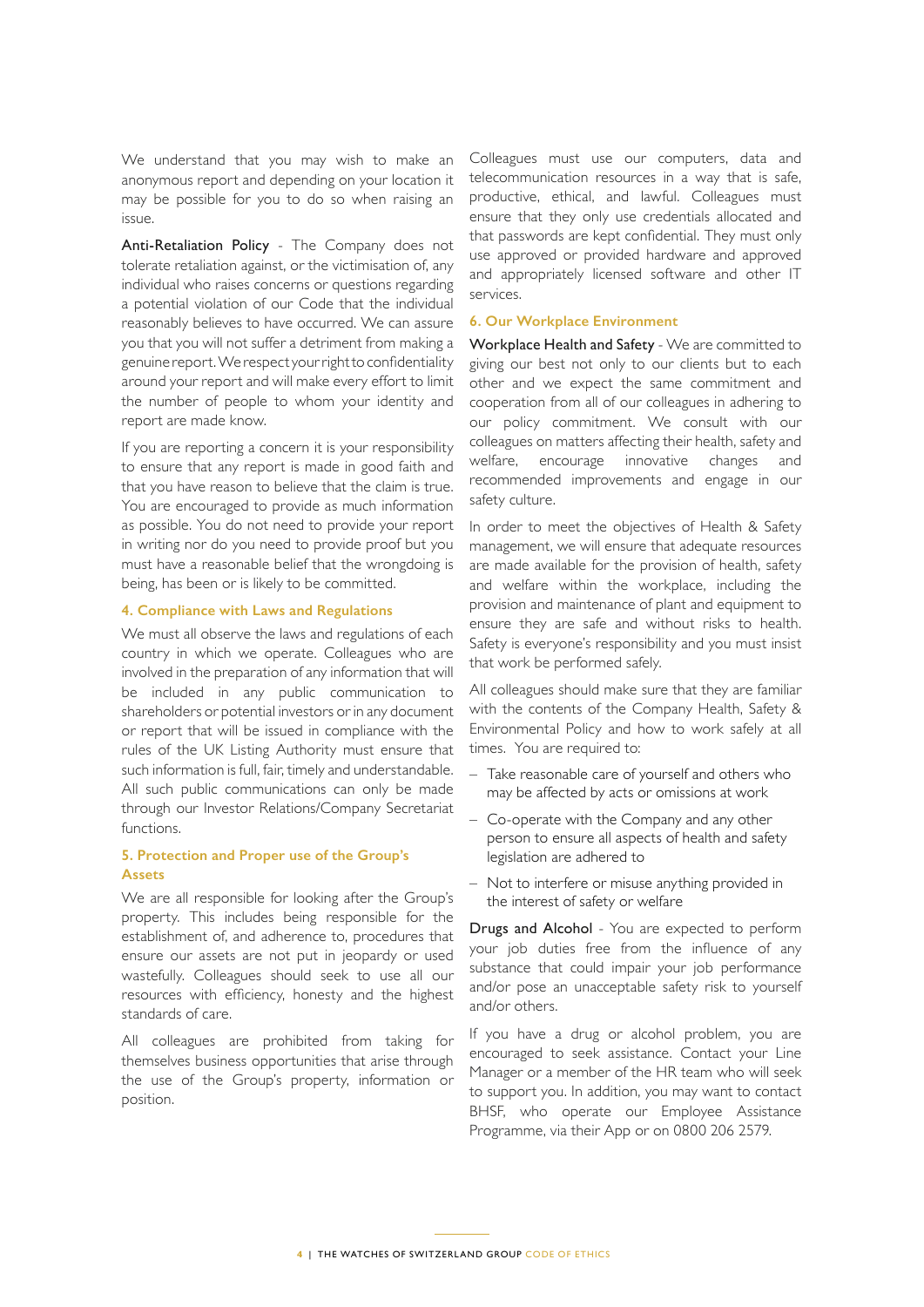# **7. Protection of Confidential Commercial and Personal Information**

Colleagues shall not, without proper authority, access, modify, disclose or make use of any confidential commercial or personal information for any purpose other than as properly required for legitimately carrying out their proper duties.

Every colleague, as part of their employment, provides personal information which is retained for legitimate business purposes. Our HR departments will treat this information in accordance with the various privacy and data protection laws that apply locally. Furthermore, every colleague that obtains any personal information about another colleague should ensure that this information is kept securely, consistent with such applicable laws.

Data is only to be used as necessary to fulfil job responsibilities and advice should be sought from management before sending personal information outside of its country of origin, electronically or otherwise.

WOSG is committed to ensuring that personal and confidential information is preserved and protected and that its business practices and the behaviour of all employees comply with the requirements of all applicable data protection, security and privacy laws and regulations.

Colleagues may also have access to confidential information about the Group. Confidential information typically includes all non-public information that may be of use to our competitors or could be harmful to the Group if disclosed. The obligation of confidentiality continues after colleagues cease working for the Group and covers disclosure to others. Please refer to Section 4 (Regulatory Obligations) and Section 8 (Dealing in Company Shares) for further information.

#### **8. Dealing in Company Shares**

Buying or selling securities such as stock or shares of a company, on the basis of information about the Company that is not publicly available, is a violation of insider dealing laws and a criminal offence. As is providing such inside information to any other person who buys or sells securities.

You must not disclose unpublished 'price sensitive' information to any other person, whether or not they are a colleague. All material non-public information should be considered inside information and should never be used for personal gain. Inside information can be about, but is not limited to, new products, new business relationships, news of a significant sale or acquisition, business performance and important changes in management.

The use or misuse of inside information may expose any colleague to imprisonment or fines.

We have developed a Share Dealing policy, which applies to the purchase, sale or other dealing in the shares or other securities of WOSG PLC and this should be observed at all times. The Company has also in place a Share Dealing Code and you will be separately notified if this applies to you.

If you have any queries, or it is unclear if the Share Dealing policy applies to you, please contact E: companysecretriat@thewosgroup.com

#### **9. Conflicts of Interest**

All colleagues should avoid situations where personal interests could conflict, or appear to conflict, with the Group's interests. Our reputation depends not only on our high-quality products and services but also on the manner in which we conduct our relationships with clients, Brand Partners and others both outside and inside the Company. Each colleague must ensure that their conduct does not provide, or give the appearance of providing them with personal gain at the expense of the Group or third parties with which the Company deals.

All colleagues must declare to their Line Manager all interests in organisations which are carrying out business with the Group that could potentially result in personal gain for the colleague or their family or friends. For example, a colleague must declare the interest if the Group is engaging in business with a Brand Partner in which a friend or family member of the colleague has an interest.

Declarations of such interests need to be made by all colleagues on a timely basis so that they can be considered by their Line Manager and where necessary, accurately recorded by the Company Secretary and reported to the Main Board or a member of the Trading Board.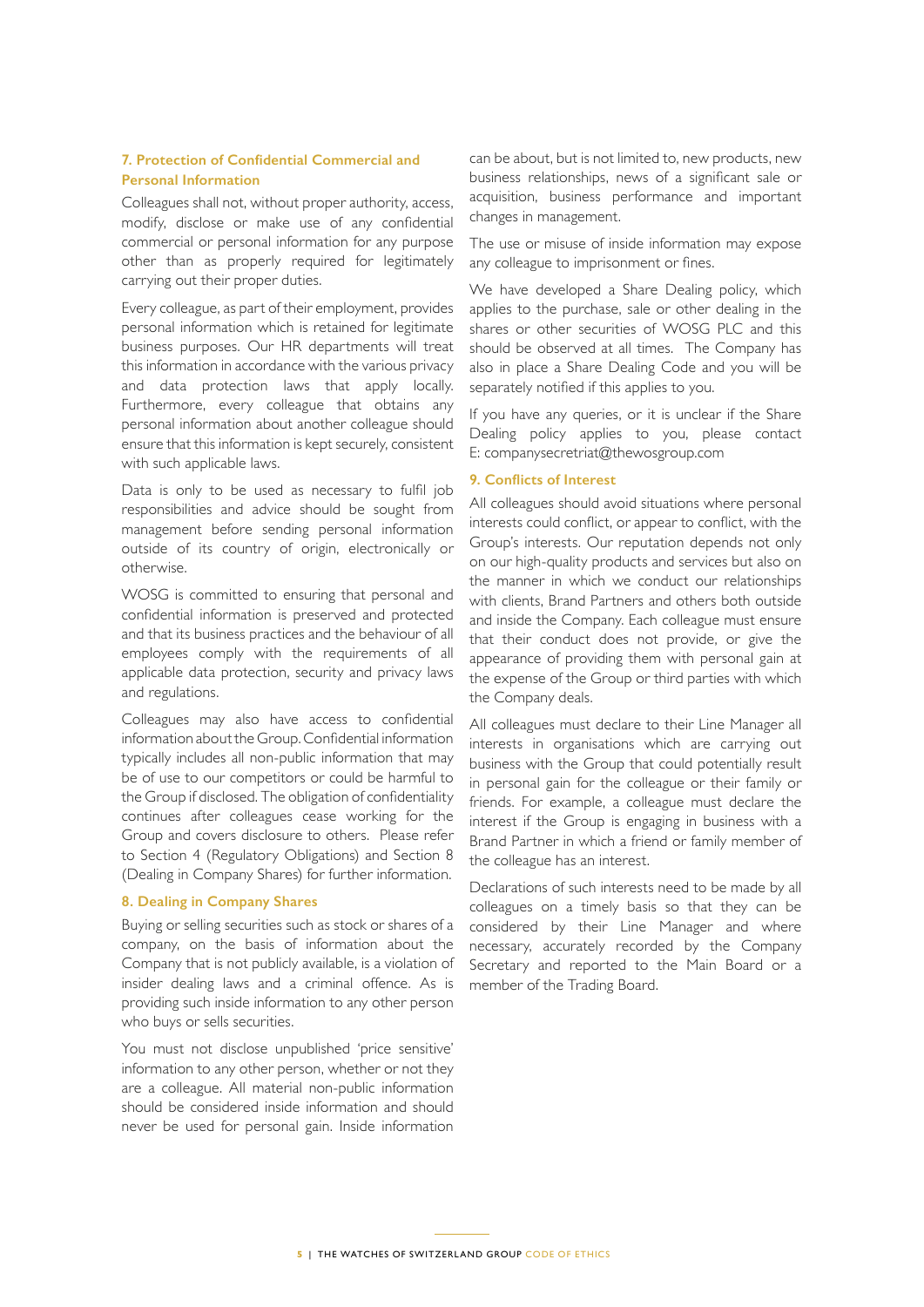#### **10. Anti-Bribery and Corruption**

Colleagues should comply with all applicable antibribery and corruption laws. If no such specific antibribery and corruption laws apply locally or are of a lesser standard to that prescribed in the UK Bribery Act 2010, employees should adhere to the terms of the UK Bribery Act 2010.

A bribe may involve the offering, giving or receiving of any form of gift, consideration, reward or advantage to or from someone in business or government in order to obtain or retain a commercial advantage or to induce or reward the recipient for acting improperly or where it would be improper for the recipient to accept the benefit. Bribery can also take place where the offering, giving or receiving of a bribe is made by or through a third party.

The following are examples of conduct that are prohibited:

- Making unofficial payments to officials in order to obtain any permission, permit or stamp particularly in connection with importing or exporting goods
- Appointing any third party or supplier to act on behalf of the Group who you know or have good reason to believe to have engaged in any corrupt or unlawful conduct including any offences under the Act
- Paying any third party for the purposes of being a 'fixer' to open doors and make connections for us overseas

It is also the Group's policy not to make any donations to political parties.

Colleagues are not prohibited from receiving normal and gifts and hospitality (given and received) of an appropriate type and value and given at an appropriate time to or from third parties. Any gift or hospitality:

- must not be made with the intention of improperly influencing a third party or worker to obtain or retain business or a business advantage, or to reward the provision or retention of business or a business advantage, or in explicit or implicit exchange for favours or benefits;
- must comply with local law in all relevant countries;
- must be given in the name of the organisation, not in an individual's name;
- must not include cash or a cash equivalent;
- must be given openly, not secretly; and

– must not be offered to, or accepted from, government officials or representatives, politicians or political parties, without the prior approval of the Group's General Counsel.

The Company appreciates that the practice of giving business gifts varies between countries and regions and what may be normal and acceptable in one region may not be in another. The intention behind the gift should always be considered.

The Company has developed an Anti-Bribery & Corruption policy which should be read in conjunction with the Code. If a colleague believes there is a contravention of the Anti-Bribery & Corruption policy they should report the matter to their Head of Department, an HR representative or through the independent Safecall procedures detailed in the Whistleblowing policy.

#### **11. Competition and Competitor Relationships**

We strongly believe in free and open competition. Any practice that has the aim or effect of preventing or distorting competition such as collusion with competitors is therefore strictly prohibited. WOSG makes its own pricing decisions without influence from Brand Partners, or competitors. To do otherwise may contravene competition laws and have serious penalties and reputational damage to the Group and individuals within the Group.

- Don't discuss prices with competitors including discounts, rebates, commissions, stock levels, sales values or potential investments
- Don't agree to allocate or segment markets with competitors
- Don't exchange sensitive information with competitors and do actively distance yourself from receiving such information about other businesses

It is the responsibility of each business to ensure that it complies fully with all competition laws and regulations governing its operations. Examples of anticompetitive conduct include:

- inducing a competitor to breach a contract with a third party;
- obtaining unauthorised access to confidential information;
- securing an unfair competitive advantage;
- operating or attempting to agree, illegal pricefixing agreements;

**6** | THE WATCHES OF SWITZERLAND GROUP CODE OF ETHICS